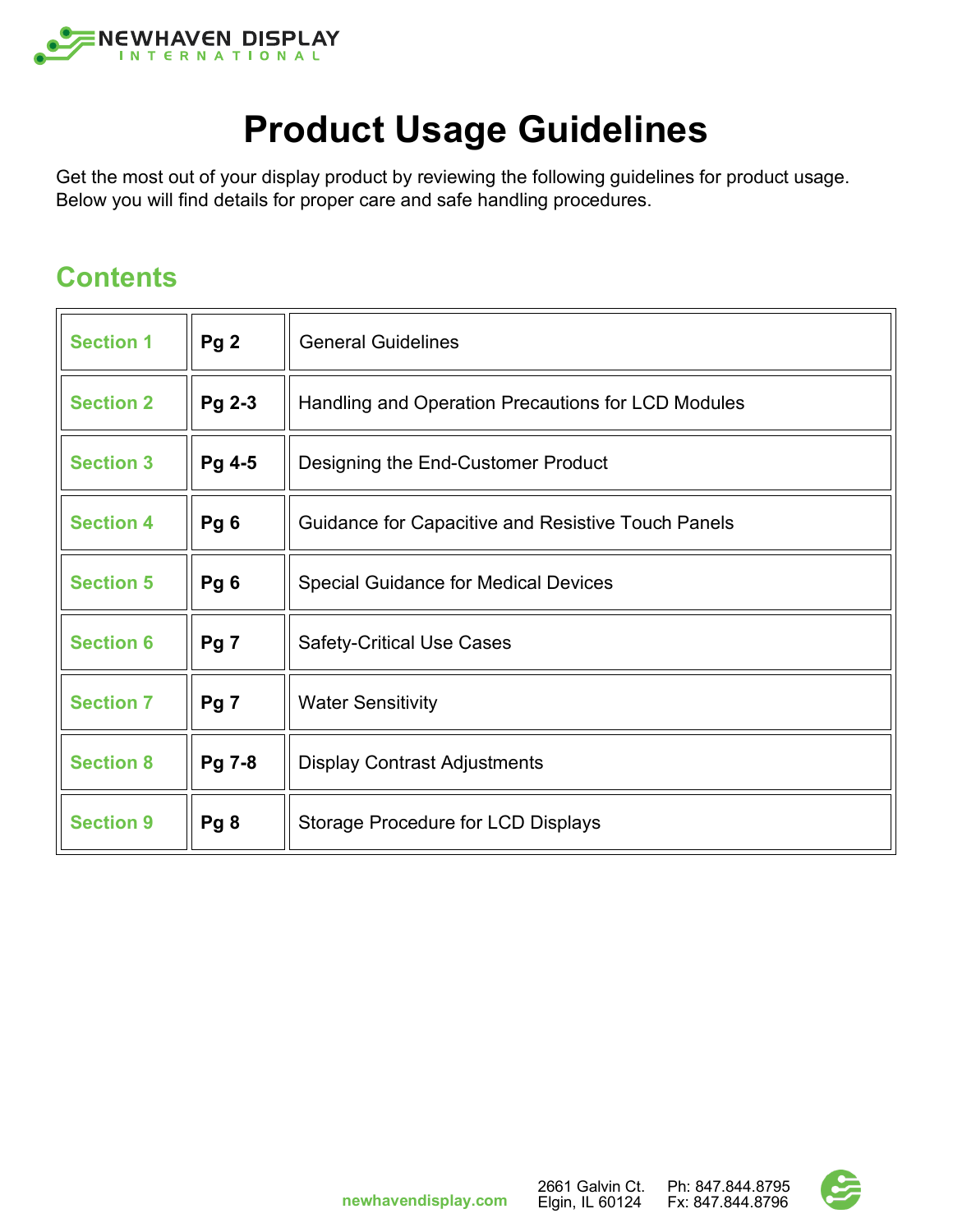

### **Section 1: General Guidelines**

- Always follow ESD-safe handling techniques. Be sure to ground human body and electric appliances during work. Preferably, use a conductive mat on the table & wear cotton clothes or conduction processed fiber, synthetic fiber not recommended. To reduce the generation of static electricity, be sure the working environment air is not too dry. (50‐60% relative humidity recommended).
- Inspect display products prior to usage. If defective, leave manufacturer's plastic liners on the display, do not remove.
- Wear gloves or finger cots to prevent contamination of electrical contacts or glass surfaces.
- Always follow ventilation requirements for soldering.
- Cosmetic defects are only warranted with original plastic liners and no customer assembled materials added to the product. Polarizers scratched due to mishandling are not considered cosmetic, this is considered customer-induced handling damage.
- Always use devices within the rated voltage and current limitations. Powering beyond these specifications will result in irreparable damage.

## **Section 2: Operation & Handling Precautions for LCD Modules**

#### **Operation Precautions:**

- Viewing angle varies with the change of liquid crystal driving voltage (VO). Adjust VO to show the best contrast.
- Driving the LCD in the voltage above the limit shortens its life.
- If the LCD modules have been operating for a long time showing the same display patterns, the display patterns may remain on the screen as ghost images and a slight contrast irregularity may also appear.

A normal operating status can be regained by suspending use for some time. It should be noted that this phenomenon does not adversely affect performance reliability.

- Response time is greatly delayed at temperatures below the operating temperature range This doesn't mean the LCD will be out of order, it will recover when it returns to the specified temperature range.
- If the display area is pushed hard during operation, the display may become abnormal. It will return to normal if it is turned off and then turned back on again.
- Condensation on terminals can cause an electrochemical reaction disrupting the terminal circuit, therefore it must be used under the relative condition of 40°C, 50% RH.
- When turning power on, input each signal after the positive/negative voltage becomes stable.

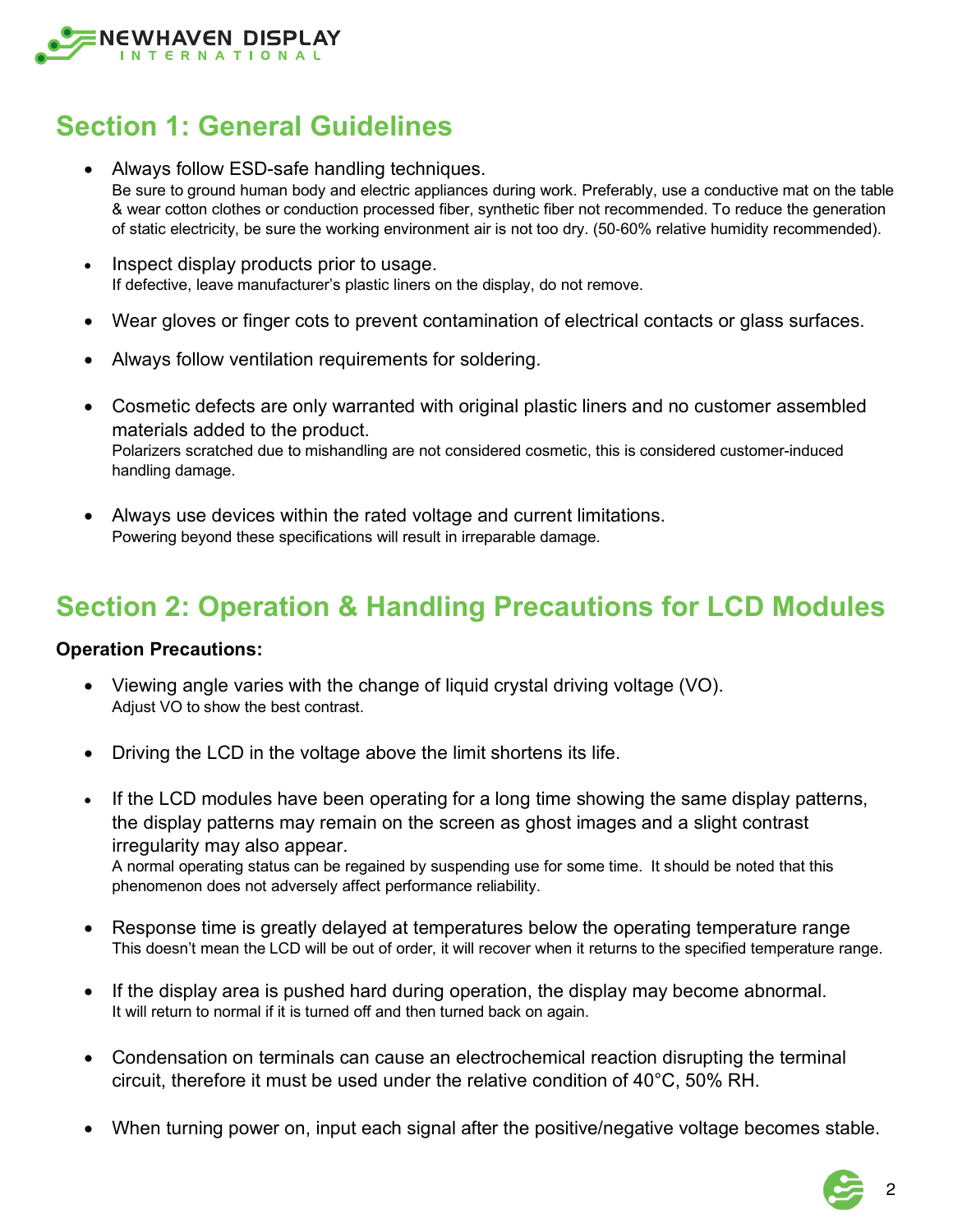

#### **Handling Precautions:**

- Keep the temperature within a specified range for use and storage. Polarization degradation, bubble generation or polarizer peel-off may occur with high temperatures and high humidity.
- Do not touch, push or rub the exposed polarizer with anything harder than an HB lead pencil.
- N-hexane is recommended for cleaning the adhesives used to attach the front/rear polarizer. Reflectors made of organic substances will be damaged by chemicals such as acetone, toluene, ethanol and isopropyl alcohol.
- If the display surface becomes contaminated, breath on the surface and gently wipe it with a soft dry cloth. If it is heavily contaminated, wipe it gently with absorbent cotton or another soft material like a chamois soaked in Isopropyl alcohol or Ethyl alcohol. Scrub gently to avoid damaging the display surface.
- Wipe off saliva or water immediately. Avoid contact with Oil or any greasy substances. Contact with water over a long period of time may cause deformation or color fading.
- Exercise care to minimize corrosion of the electrodes. Corrosion of the electrodes is accelerated by water droplets, moisture condensation or a current flow in a highhumidity environment.
- Do not put or attach anything on the display area to avoid leaving marks.
- Condensation on the surface and contact with the terminals while cold will damage, stain or dirty the polarizer. After the product is tested at a low temperature, they must be warmed up in a container before being exposed to room temperature environments.
- Do not touch the display with bare hands. This will stain the display area and degrade the insulation between terminals.
- Since the LCD module has been assembled and adjusted with a high degree of precision, avoid applying excessive shock or force to the module or making any alterations or modifications to it.
	- 1. Do not alter, modify or change the shape of the tab on the metal frame.
	- 2. Do not make extra holes on the printed circuit board, modify its shape or change the positions of components to be attached.
	- 3. Do not damage or modify the pattern wiring on the printed circuit board.
	- 4. Do not modify the zebra rubber strip (conductive rubber) or heat the seal connector.
	- 5. Except for soldering the interface, do not make any alterations with a soldering iron.
	- 6. Do not drop, bend or twist the LCD. Don't forcibly pull or bend the I/O cable or backlight cable.
	- 7. In order to avoid cracking the FPC, pay attention to the area where the FPC is bent, the edge of the overlay, the surface area of Ni-Au plating, area of soldering land, and the area of the through hole.

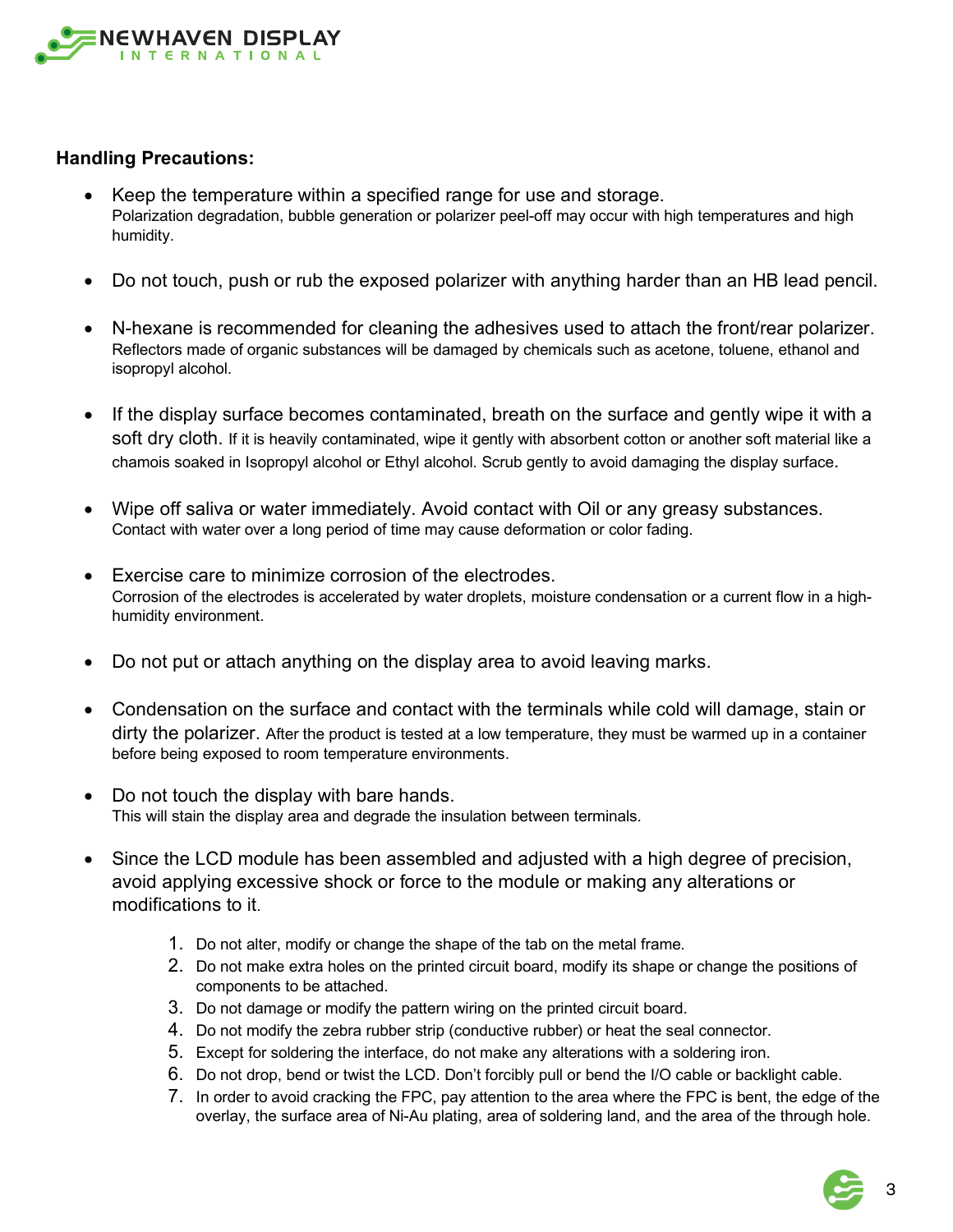

### **Section 3: Designing the End-Customer Product**

- When available, use the Newhaven provided 3D files for optimal design consideration.
- The product design should allow slack for proper FPC (flex cable) insertion and routing. Designs that inherently involve tightly positioned flex cables should be avoided. This places too much tension on the cable/connector and may contribute to reliability issues.
- Flex (FPC) cables require 1mm bend radius. Creased FPC's are indicative of customer abuse.
- When handling of displays, never apply pressure (or squeeze) the glass area.
- When handling flex cables never allow for contamination of the "golden finger" area. High reliability assembly keeps fingers cleans and avoids hand-oil contamination.
- Never perform hot-swaps (inserting/removing displays into powered ON devices) This may cause corruption or an EOS degradation event.
- Never route the flex cables through housing openings that do not offer enough edge clearance. Rubbing (even through one-time drop events) may cause damage to the flex cable.
- Never apply stiffening tapes (like non-conductive Kapton) to the flex cables. When stress is applied to the cable (for instance during drop testing), the stress will likely be accommodated in the region where the tapes end. This undue stress often shows as flex cable tearing. Once torn, a flex cable is no longer able to conduct signals as intended and is defective. Torn flex cables are not covered by the warranty.
- Always try to use MOLEX original connectors. These connectors are designed to accommodate finger width variations (as normally might be expected) and apply well-specified holding forces to the cable. They allow for the best electrical connections to be made and maintained.
- When inserting FPC cables into the MOLEX connectors train your assembly operators the proper techniques.
	- 1. Cables should enter connectors squarely WITHOUT flex cable buckling during the insertion. Buckling (a momentary light folding of the cable), should always be avoided.
	- 2. Connectors should then be locked using the tabs on both sides of the connector.
	- 3. Following insertion an inspection is recommended that insertion instructions have been properly followed.
	- 4. In the event of failure, consider removing the flex cable, re-inserting, and re-testing.
	- 5. High reliability designs also include the application of kapton tape overlapping slightly the connector and the flex cable, aiding to prevent long term separation.
- Never remove flex cables from connectors without first unlocking the holding tabs. Severe golden finger scratch marks are an indicator that cables were violently removed from locked connectors. Units with this type of damage are not covered by the warranty.
- These products are constructed of glass. Always avoid undue stress that may be introduced. Product stress may be introduced when mounting of the display within the product housings.
- Uneven torques applied across the glass surface may result in glass breakage.



4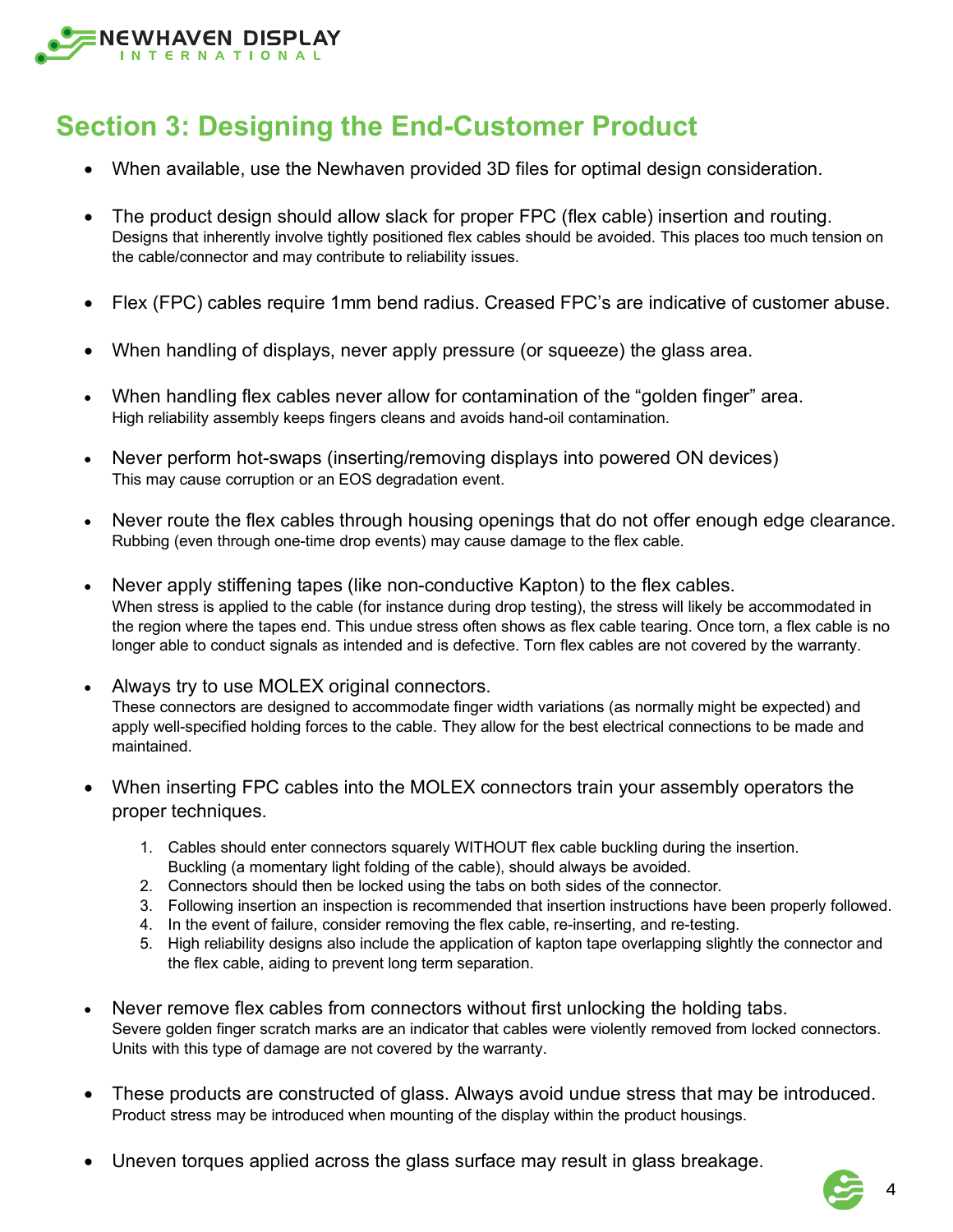

- Preventing uneven stress and product torques require consideration of assembly techniques.
	- 1. Screw tightening should be a 2-step process
	- 2. Best practices include loose hand-tightening screws first to provide for best levelled product installation.
	- 3. Only once all screws are hand-tightened, then in an opposite corner sequencing pattern tighten the mounting screws.
	- 4. Consider the usage of locking washers to minimize screw force requirements.
	- 5. Never over tighten mounting screws
	- 6. Never use electric/pneumatic screwdrivers. This may also result in cross-threading of inserts. Difficult torque calibration methods are often not followed.
	- 7. Never use screws that are too long that may interfere with the display product or overlays if used.
- Liquid cleaning products should always be avoided. Liquids may seep into the glass and/or backlight assembly and cause uneven lighting. Always consider a NO-CLEAN assembly process instead. Liquid damage is not covered by the warranty.
- Potting agents permanently holding the product in place should be considered liquid & avoided
	- 1. Prior to hardening the liquids may cause display damage.
	- 2. After hardening, the agents may subject the display, cables, and components to high levels of trapped humidity potentially affecting reliability. The usage of RTV as a potting agent is not recommended.
- Never apply force to the backside of the product. Force applied by other components will appear as display dark spots and cannot be repaired. Unexpected component movements (such as a drop test) may apply backside pressure to the display and should be avoided.
- Both displays and touch panels utilize the ACF bonding techniques. This involves the usage of double-sided electrically conductive tapes bonding flex cables to glass structures. Once bonded, avoid pulling on the flex cables. General guidelines include limiting loads to <1 Kg. Long-term forces exceeding this may result in damaged bonds and electrical disconnects. Newhaven cannot be held responsible for devices used beyond this pull force.
- Display screen-saver should always be used to minimize display burn-in. Recommended options include screen blanking, scrolling, random patterning, or otherwise to minimize burn-in. This can be accomplished through the controller SW or HW.
- Products are intended to be used within their normal operating range. Always take into consideration internal product-level temperatures as these may differ from ambient.
- Flexes may be coated with an ESD protective black paint. Never try to remove this coating.
- Be careful with switching power supplies feeding the display module (both buck and boost).
	- o Transient voltages during start-up may exceed device ratings.
	- $\circ$  Consider the usage of a slightly higher voltage Zener diode to clamp safely.
- Do not allow the control line voltages (serial or parallel) to exceed VCC. It is common for display controller and driver IC's to include ESD clamping Zener diodes. Should the control line voltages exceed VCC (supply voltages) these diodes may conduct forward current enabling portions of the IC to become active (this would be bad).

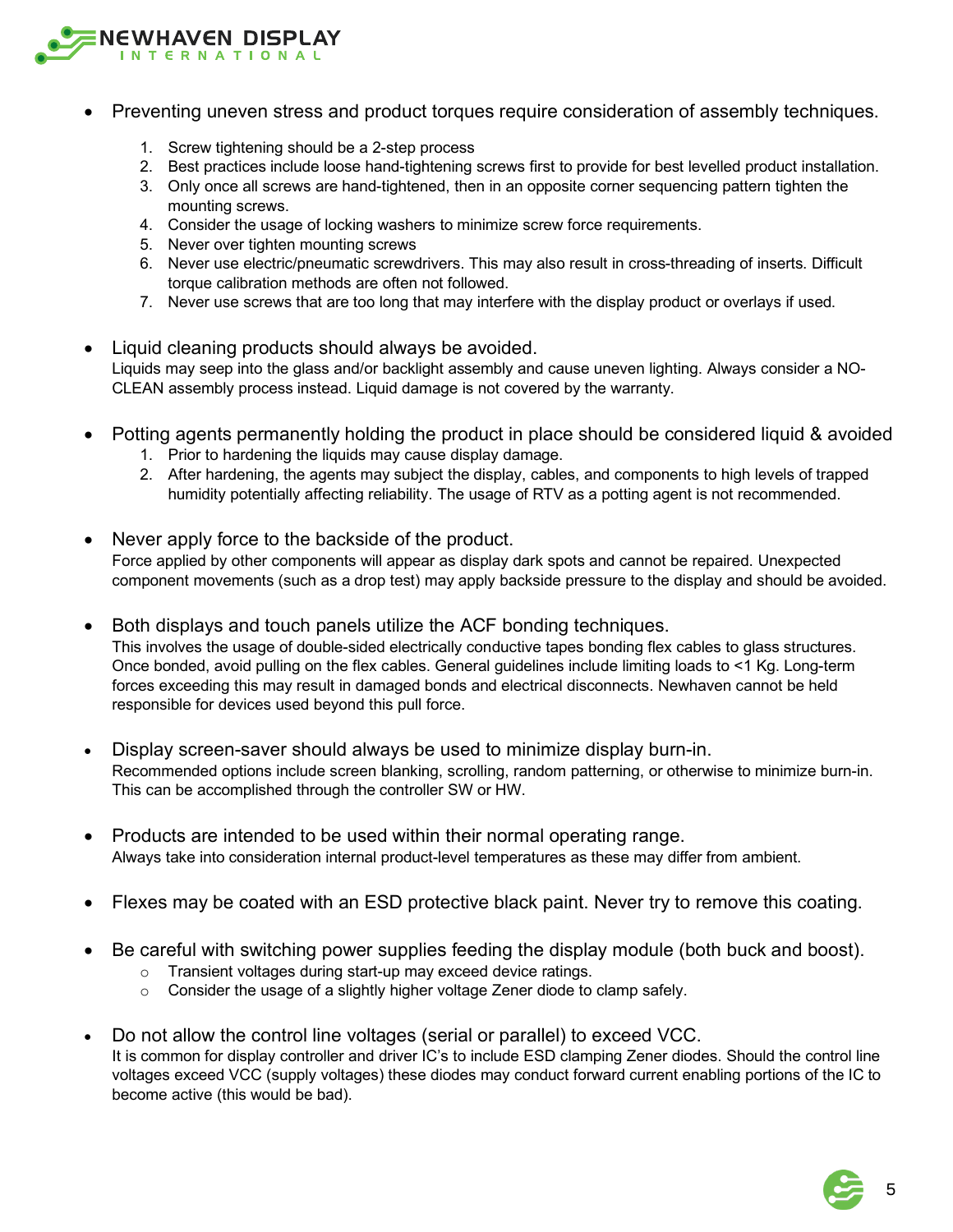

#### **Section 4: Guidance for Capacitive & Resistive Touch Panels**

- Most capacitive touch panels are adhered to the displays around the edge perimeters. Never attempt to separate these assemblies.
- Optically bonded touch panels utilize full screen adherence to the display. Never attempt to separate these assemblies.
- The appearance of small air bubbles around the edges or corners of optically bonded panels indicates uneven forces being applied to the product. These forces are attempting to separate the panel from the display and result in bubbles formations in the glass.
- Avoid un-pressurized air travel of TFT's adhered to CTP panels. Extreme air pressure changes may also cause bubbles to appear within the glue agents.
- Never apply chemicals to RTP/CTP surfaces. This will result in long term degradation of the panels. Cleaning should only be done with dry lint-free cloth.
- Only use the stylus intended for the touch panel. Super-sharp stylus tips can damage the finish. Consider providing a proper stylus for end user to avoid damage.
- Bezels should be designed to avoid interference with the touch panel surface. When designing consider any expected bezel stamping variations (planar or burrs) to ensure high reliability.
- Never apply more force to the touch panels than is normally expected. The application of excessive force for the purpose of recognition is indicative of a touch panel failure.
- When using fingers for actuation, ensure hands are clean of excessive oils or particles. Wet or dirty fingers may not be properly recognized by the touch panels. This is by design.
- Resistive touch panels are not capable of recognizing multiple-contact points. This is by design.

#### **Section 5: Special Guidance for Medical Devices**

- Medical devices often require sanitization/fumigation after each usage. Displays and Touch Panels should not be exposed to caustic chemicals used during this process.
	- o This includes: Chlorine Dioxide, Sodium Hypochlorite (Bleach), Ethyl Alcohol, Alconox, Liquinox, Cidex, Chlorides, or similar.
	- $\circ$  EPA Studies have shown these chemicals cause damage to electronic devices.
- Sealed housings should be considered for medical devices to avoid any electronics to contacting any of the above agents.

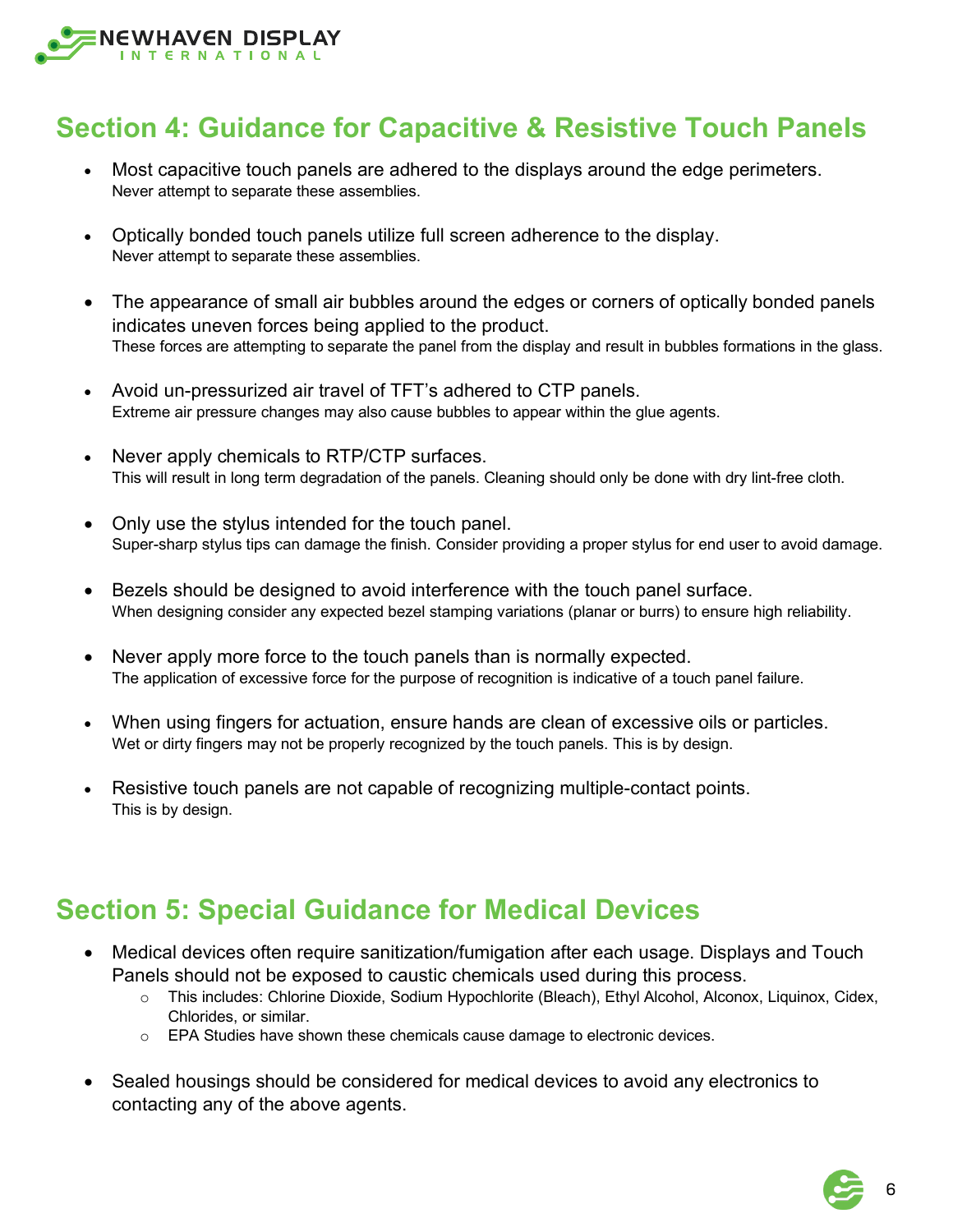

### **Section 6: Safety-Critical Use Cases**

- Our displays are not intended for safety-critical systems. Newhaven Display products are targeted for the normal conditions under which light industrial equipment is typically specified.
- Safety critical systems are those whose failure may result in death or serious injury, loss or severe damage to property, or environmental harm. The product use case should always be considered when selecting and engineering any customer solution.

#### **Section 7: Water Sensitivity**

- Exposure to water may corrode PCB's, displays, and touch panels. Sealed product housings may offer protection if exposure to water is likely.
- Continued exposure to water vapors may also cause product level corrosion leading to malfunctions.
- Exposure to salt water may expedite device corrosion and should always be avoided.
- Capacitive touch panels may not work as expected when the glass surface is wet. This is by design.
- Product usage in a watercraft should carefully consider water/vapor exposure. IP67 rated sealed housing should always be considered.
- In extreme conditions, users should consider the usage of added conformal coating to best protect PCB's, displays, and touch panels.
- Corrosion induced damage caused by exposure to water vapor is not covered by the warranty.

#### **Section 8: Display Contrast Adjustments**

- Different devices from different material lots may differ in performance. It is well known in the display industry that this may likely be seen in display color and contrast performance variations. Minor variations are not considered defects if the deviation is within acceptable ranges.
- Newhaven Display maintains sets of color charts for each of our sales models. Glass color variations are then compared to the acceptable ranges prior to customer shipments.
- Newhaven cannot be held responsible for minor lot-to-lot deviations in the VOP contrast performance when tuneability is specifically provided or recommended. This is specifically not covered by the Newhaven warranty.